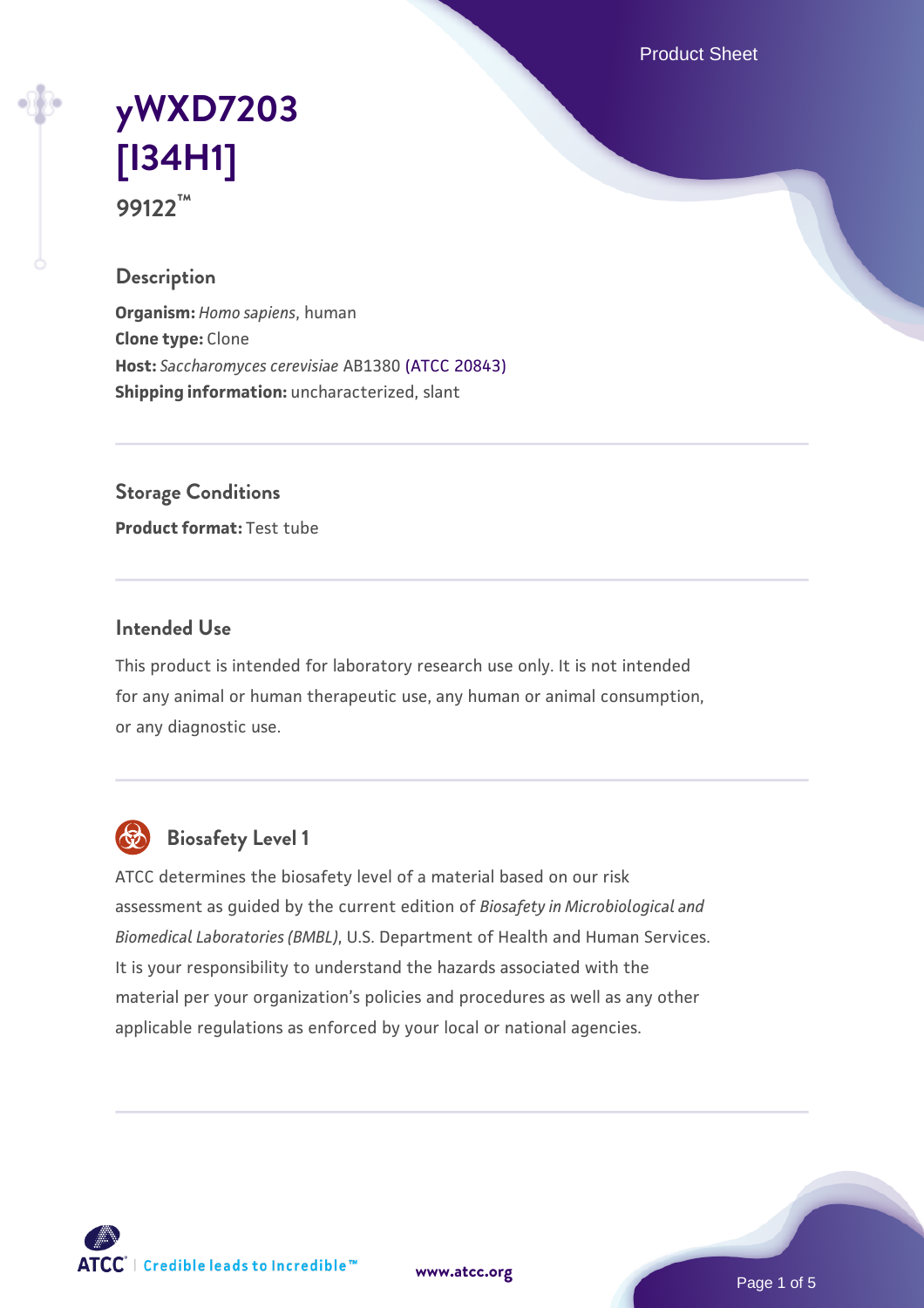# **Certificate of Analysis**

For batch-specific test results, refer to the applicable certificate of analysis that can be found at www.atcc.org.

## **Insert Information**

**Type of DNA:** genomic **Genome:** Homo sapiens **Chromosome:** X **Gene name:** DNA Segment **Gene product:** DNA Segment **Contains complete coding sequence:** Unknown

# **Vector Information**

**Type of vector:** YAC **Markers:** SUP4; URA3; TRP1

# **Growth Conditions**

**Medium:**  [ATCC Medium 1245: YEPD](https://www.atcc.org/-/media/product-assets/documents/microbial-media-formulations/1/2/4/5/atcc-medium-1245.pdf?rev=705ca55d1b6f490a808a965d5c072196) **Temperature:** 30°C

# **Notes**

More information may be available from ATCC (http://www.atcc.org or 703- 365-2620).

# **Material Citation**

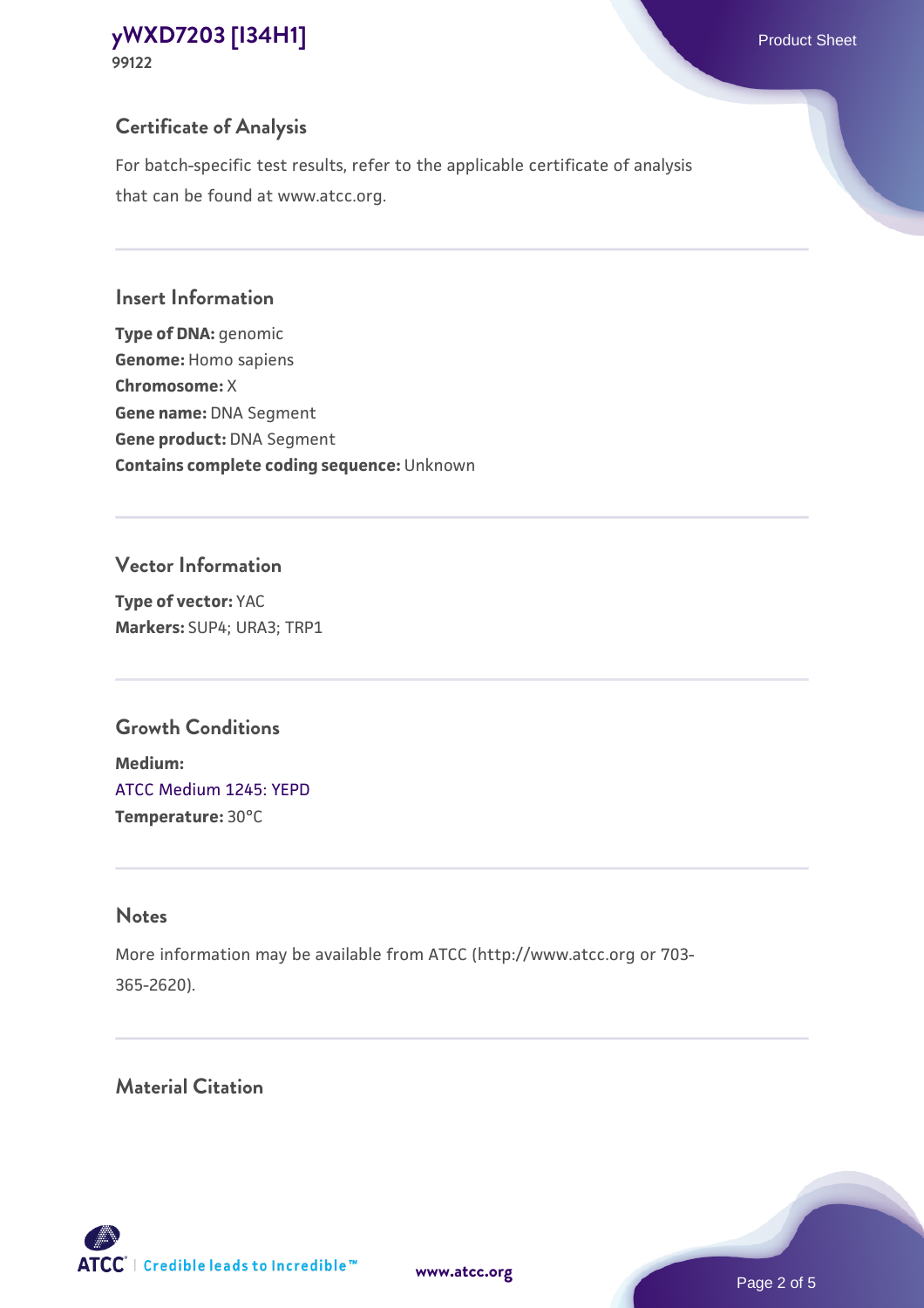If use of this material results in a scientific publication, please cite the material in the following manner: yWXD7203 [I34H1] (ATCC 99122)

#### **References**

References and other information relating to this material are available at www.atcc.org.

## **Warranty**

The product is provided 'AS IS' and the viability of  $ATCC<sup>®</sup>$  products is warranted for 30 days from the date of shipment, provided that the customer has stored and handled the product according to the information included on the product information sheet, website, and Certificate of Analysis. For living cultures, ATCC lists the media formulation and reagents that have been found to be effective for the product. While other unspecified media and reagents may also produce satisfactory results, a change in the ATCC and/or depositor-recommended protocols may affect the recovery, growth, and/or function of the product. If an alternative medium formulation or reagent is used, the ATCC warranty for viability is no longer valid. Except as expressly set forth herein, no other warranties of any kind are provided, express or implied, including, but not limited to, any implied warranties of merchantability, fitness for a particular purpose, manufacture according to cGMP standards, typicality, safety, accuracy, and/or noninfringement.

#### **Disclaimers**

This product is intended for laboratory research use only. It is not intended for any animal or human therapeutic use, any human or animal consumption,

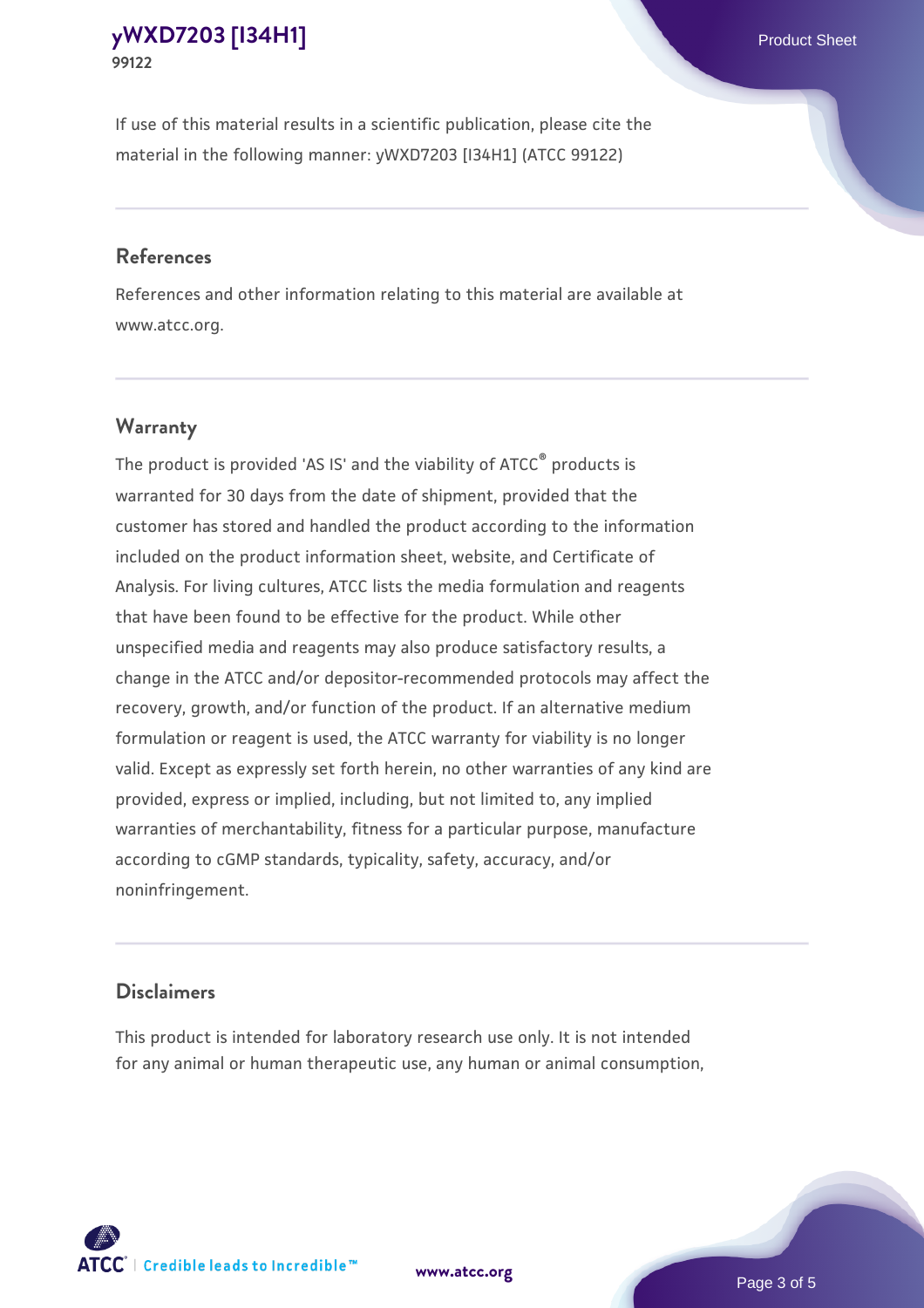or any diagnostic use. Any proposed commercial use is prohibited without a license from ATCC.

While ATCC uses reasonable efforts to include accurate and up-to-date information on this product sheet, ATCC makes no warranties or representations as to its accuracy. Citations from scientific literature and patents are provided for informational purposes only. ATCC does not warrant that such information has been confirmed to be accurate or complete and the customer bears the sole responsibility of confirming the accuracy and completeness of any such information.

This product is sent on the condition that the customer is responsible for and assumes all risk and responsibility in connection with the receipt, handling, storage, disposal, and use of the ATCC product including without limitation taking all appropriate safety and handling precautions to minimize health or environmental risk. As a condition of receiving the material, the customer agrees that any activity undertaken with the ATCC product and any progeny or modifications will be conducted in compliance with all applicable laws, regulations, and guidelines. This product is provided 'AS IS' with no representations or warranties whatsoever except as expressly set forth herein and in no event shall ATCC, its parents, subsidiaries, directors, officers, agents, employees, assigns, successors, and affiliates be liable for indirect, special, incidental, or consequential damages of any kind in connection with or arising out of the customer's use of the product. While reasonable effort is made to ensure authenticity and reliability of materials on deposit, ATCC is not liable for damages arising from the misidentification or misrepresentation of such materials.

Please see the material transfer agreement (MTA) for further details regarding the use of this product. The MTA is available at www.atcc.org.

## **Copyright and Trademark Information**

© ATCC 2021. All rights reserved.

ATCC is a registered trademark of the American Type Culture Collection.



**[www.atcc.org](http://www.atcc.org)**